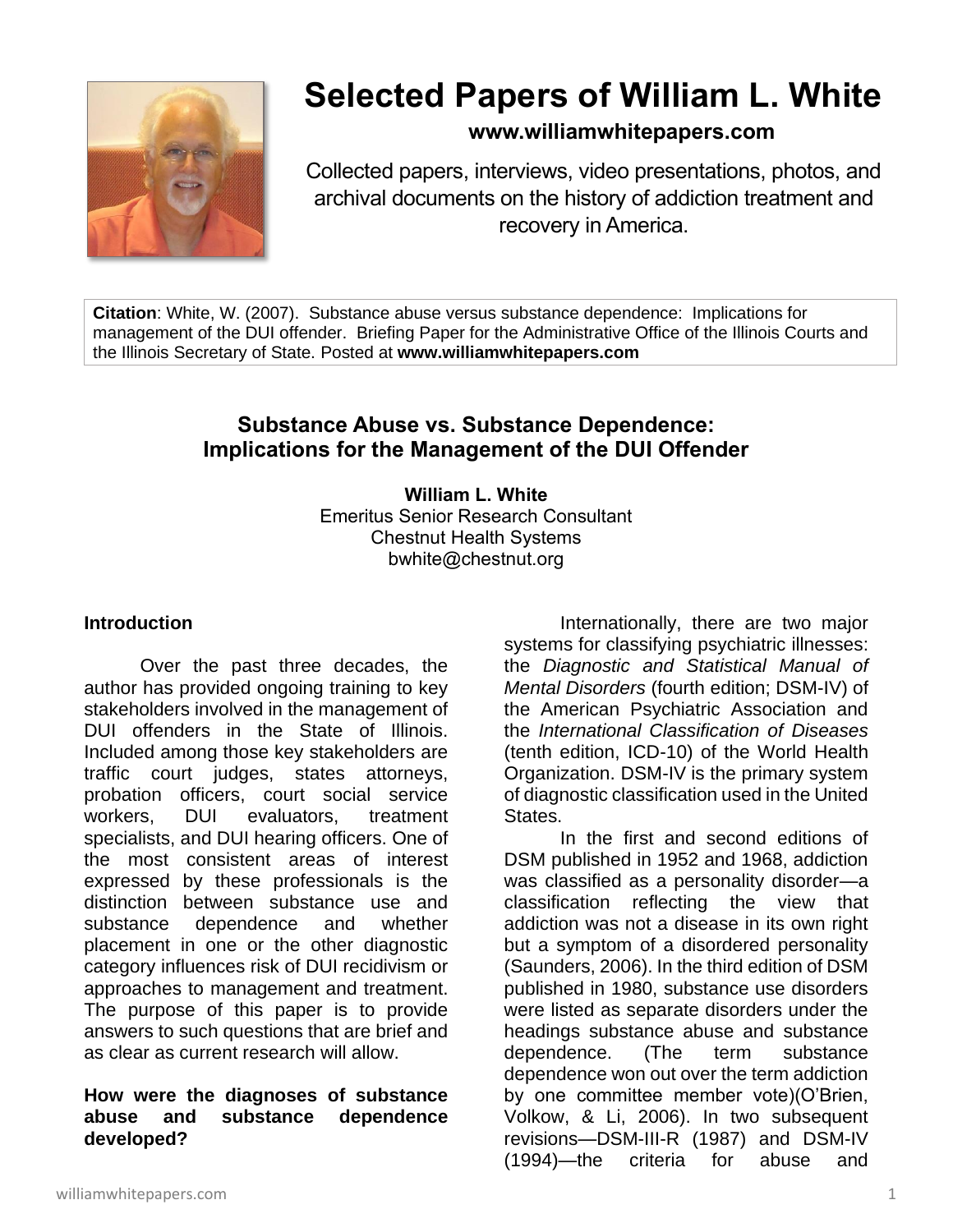dependence were refined based on the work of Edwards and Gross (1976). In DSM-IV, the criteria for substance abuse reflect a less severe disorder than substance dependence such that one can only be diagnosed with substance abuse in the absence of substance dependence.

Research reviews and expert panels for a planned DSM-V began in 2004 and are expected to be completed in 2012-2014. The ICD will be undergoing revision during this same time period.

#### **What are the differences in criteria for substance abuse versus substance dependence?**

The DSM-IV defines the diagnostic criteria for substance abuse as *a maladaptive pattern of substance use leading to clinically significant impairment or distress, as manifested by one or more of the following, occurring within a 12-month period:*

- *1. Recurrent substance use resulting in a failure to fulfill major role obligations at work, school, or home (e.g., repeated absences or poor work performance related to substance use; substance-related absences, suspensions, or expulsions from school; neglect of children or household).*
- *2. Recurrent substance use in situations in which it is physically hazardous (e.g., driving an automobile or operating a machine when impaired by substance use).*
- *3. Recurrent substance-related legal problems (e.g., arrests for substancerelated disorderly conduct).*
- *4. Continued substance use despite having persistent or recurrent social or interpersonal problems caused or exacerbated by the effects of the substance (e.g., arguments with spouse about consequences of intoxication, physical fights).*

The DSM-IV defines substance dependence *as a maladaptive pattern of substance use, leading to clinically significant impairment or*  *distress, as manifested by three (or more) of the following, occurring at any time in the same 12-month period:* 

- *1. Tolerance, as defined by either of the following:* 
	- *a. A need for markedly increased amounts of the substance to achieve intoxication or desired effect.*
	- *b. Markedly diminished effect with continued use of the same amount of the substance.*
- *2. Withdrawal, as manifested by either of the following:* 
	- *a. The characteristic withdrawal syndrome for the substance (refer to criteria A and B of the criteria sets for Withdrawal from the specific substances).*
	- *b. The same (or a closely related) substance is taken to relieve or avoid withdrawal symptoms.*
- *3. The substance is often taken in larger amounts or over a longer period than was intended.*
- *4. There is a persistent desire or unsuccessful efforts to cut down or control substance use.*
- *5. A great deal of time is spent in activities necessary to obtain the substance (e.g., visiting multiple doctors or driving long distances), use the substance (e.g., chain smoking), or recover from its effects.*
- *6. Important social, occupational, or recreational activities are given up or reduced because of substance use.*
- *7. The substance use is continued despite knowledge of having a persistent or recurrent physical or psychological problem that is likely to have been caused or exacerbated by the substance (e.g., current cocaine use despite recognition of cocaineinduced depression, or continued drinking despite recognition that an ulcer was made worse by alcohol consumption).*

DSM-IV includes several specifiers for substance dependence, one of which outlines whether substance dependence is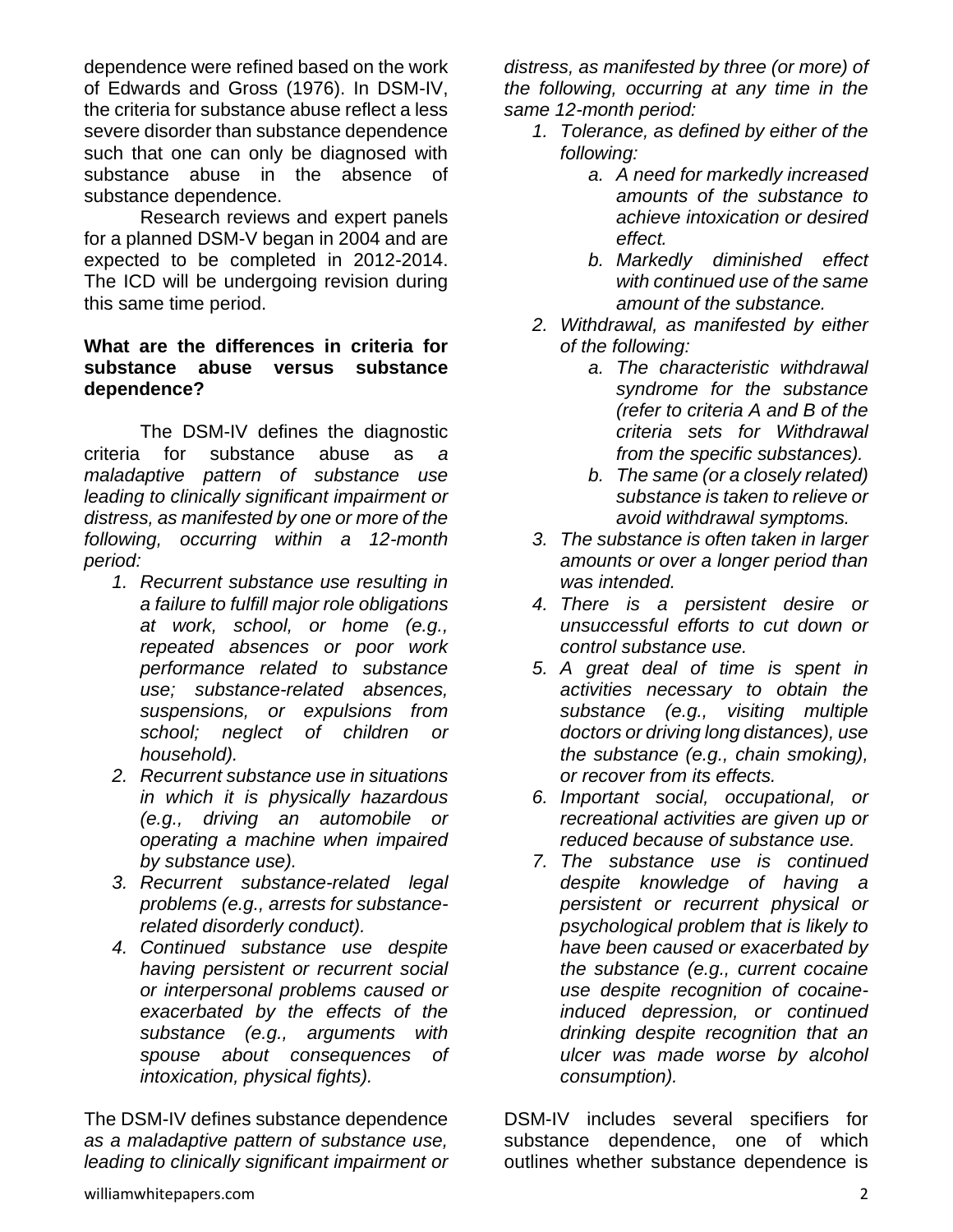with physiologic dependence (evidence of tolerance or withdrawal) or without physiologic dependence (no evidence of tolerance or withdrawal). In addition, remission categories are classified into four subtypes: (1) full, (2) early partial, (3) sustained, and (4) sustained partial; on the basis of whether any of the criteria for abuse or dependence have been met and over what time frame. The remission category can also be used for patients receiving agonist therapy (such as methadone maintenance) or for those living in a controlled, drug-free environment.

*Source: Diagnostic and Statistical Manual of Mental Disorders, Fourth Edition* Copyright 1994, American Psychiatric Association. [http://www.appi.org](http://www.appi.org/)

#### **What is the degree of scientific validity of these classifications?**

In 2002, a Research Society on Alcoholism meeting was held in San Francisco to specifically discuss this question. The scientists present concluded the following: "The findings support the validity of DSM-IV alcohol dependence across numerous study designs and samples." They went on to suggest that the findings of the studies they reviewed "raised questions about the validity of the diagnosis of alcohol abuse as currently defined" (Hasin, Schuckit, Martin et al., 2003). Studies of diagnostic reliability also note high reliability for substance dependence but greater variability of reliability for substance abuse (Hasin, Hatzenbueler, Keyes, & Ogburn, 2006).

Problems related to this classification include the following:

- Many terms used in the diagnostic criteria (e.g., larger amounts, longer periods, important activities) have not been adequately defined (Harrison, Fulkerson, & Beebe, 1998).
- Surveys reveal that many of those meeting general diagnostic criteria use 3 or more drugs, challenging the application of drug-specific diagnoses

(Harrison, Fulkerson, & Beebe, 1998).

- A significant portion of those diagnosed with substance abuse do so by meeting only one symptom, e.g., hazardous driving (Hasin et al., 1997; Hoffman & Hoffman, 2003).
- Symptoms of abuse and dependence are not easily distinguished in some populations, e.g., adolescents (Harrison et al., 1998; Fulkerson et al., 1999).
- There is a social trend to describe all adolescent substance use as "abuse"—further obscuring the diagnostic precision of this term (Harrison, Fulkerson, & Beebe, 1998).
- The frequent report of tolerance among adolescents may be developmentally normal and not "a pathological process indicative of alcohol dependence" (Grant, Compton, Crowley, et al., 2007).
- Fulkerson and colleagues (1999) have argued that there is no clinical value in distinguishing substance abuse and substance dependence in adolescents.
- There is often overlap in some symptoms across the diagnoses of alcohol abuse and alcohol dependence (Grant, Harford, Muthen et al., 2007).
- "The lack of highly sensitive and specific biological tests leaves the need to rely on less precise behaviorally oriented criteria sets" (Hasin et al., 2003).
- The emphasis on tolerance and withdrawal as dependence criteria has led to withholding appropriate medication from pain patients (O'Brien, Volkow, & Li, 2006).
- Addictionologists and recovery advocates have attacked use of the term "abuse" on the grounds that it is pejorative, stigmatizing, and applied to no other health condition (Graham & Schultz, 1998; White, 2006).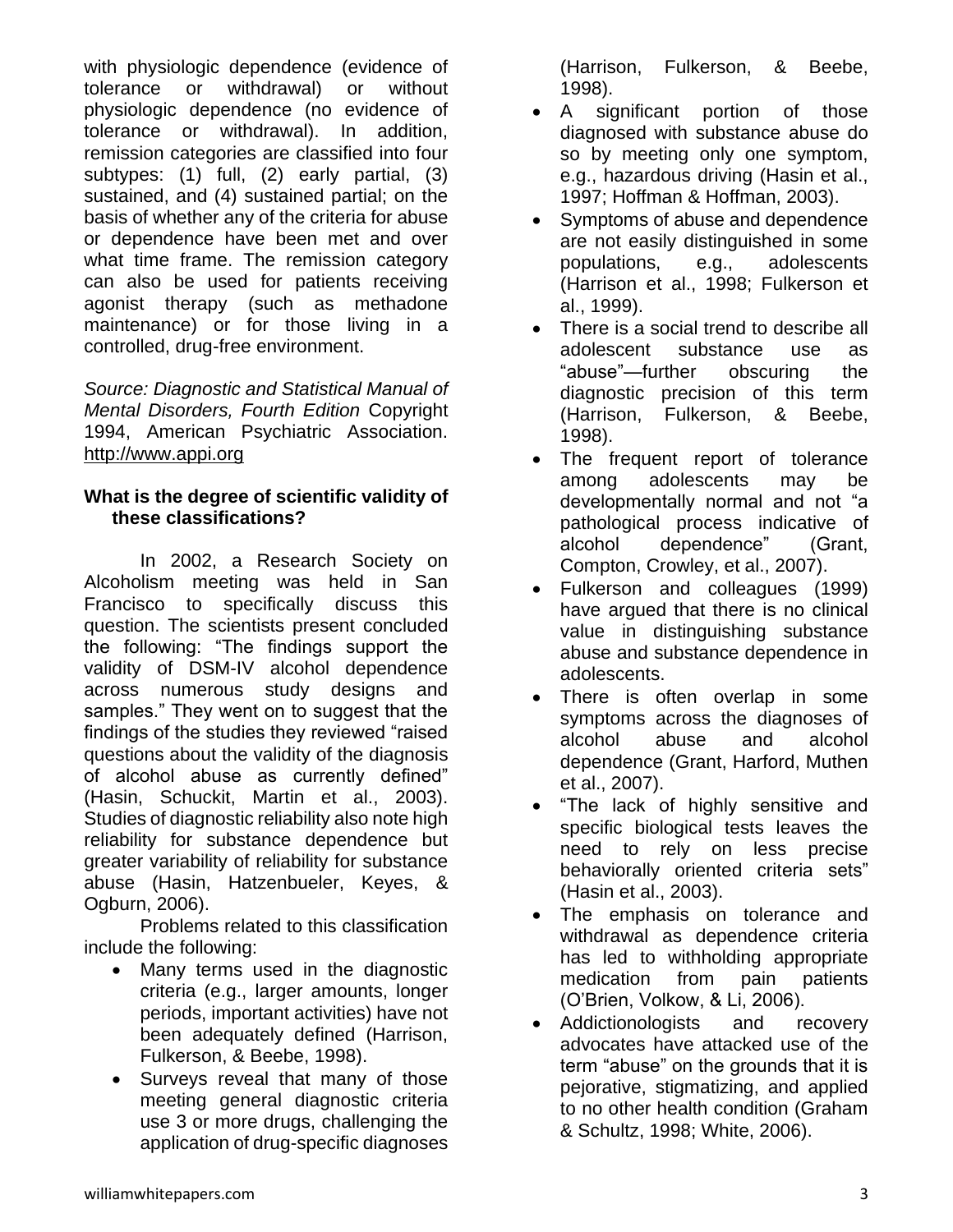While some studies continued to report a migration from substance abuse to substance dependence (Ridenour, Cottler, Compton et al., 2003), general population studies in the US have concluded that "a substantial portion of those with alcohol dependence did not manifest signs of alcohol abuse" (Hasin & Grant, 2004). In the most recent study, one-fifth of those with DSM-IV drug dependence did not meet diagnostic criteria for substance abuse—a pattern more prevalent in women than in men (Hasin, Hatzenbueler, Smith, & Grant, 2005). A recent review of the research on this question was clear:

> *Alcohol abuse and alcohol dependence are conceptually and diagnostically separate and distinct entities. One is not a precursor or predictor of the other.* (Grant, Compton, Crowley et al., 2007).

The clinical importance of this has been summarized as follows:

> *Different biopsychosocial processes may give rise to the symptoms of drug dependence and drug abuse. For example, genes affecting reward, craving withdrawal (characterizing dependence) may differ from genes affecting novelty-seeking or behavioral undercontrol (characterizing abuse*) (Hasin et al., 2005).

The relationship between alcohol abuse and dependence is a somewhat controversial one, with some conflicting reports.Most studies have found that only about 10% of those with alcohol abuse later progress to alcohol dependence (Schuckit, Smith, Danko et al., 2005). The relationship between abuse and dependence may, however, differ by drug of preference. Ridenhour et al. (2003) found a progression

from abuse to dependence with alcohol and cannabis, but not for cocaine or opiates.

#### **Do the course of substance abuse and the course of substance dependence differ?**

Reviews of the course of abuse versus dependence conclude that "dependence is likely to remain chronic, while abuse is likely to remit and unlikely to progress to dependence" (Hasin, Van Rossem, McCloud, & Endicott, 1997; Hasin et al., 2003; Hasin, Hatzenbueler, Smith, & Grant, 2005; Grant, Harford, Muthen, et al., 2007). A study of the four-year course of alcohol dependence and alcohol abuse revealed that most of those diagnosed with alcohol dependence at baseline remained there four years later. In contrast, two-thirds of those with a substance abuse diagnosis no longer met criteria for that disorder four years later. What distinguished this maturing out from the one-third who remained in the abuse category was not clear from the study. In a five year follow-up study, Schuckit and colleagues (2002) found that a diagnosis of dependence was associated with a 70% greater risk of problem continuation than a diagnosis of substance abuse.

#### **What about people who are referred to as "diagnostic orphans"?**

Diagnostic orphans are individuals who meet some criteria for substance dependence but not enough to warrant a diagnosis, e.g., reporting only increased tolerance. This category may also include people who had alcohol or other drug-related problems that have not yet met the diagnostic threshold. Those with<br>subthreshold alcohol problems have subthreshold alcohol problems have represented as much as 20% of the adult population in some surveys (Chung et al., 2002). At present, we know very little about this group. They may reflect people on their way to developing more severe problems, people who are in the process of decelerating alcohol and other drug problems, or persons who have reached and sustained a plateau of less severe problems.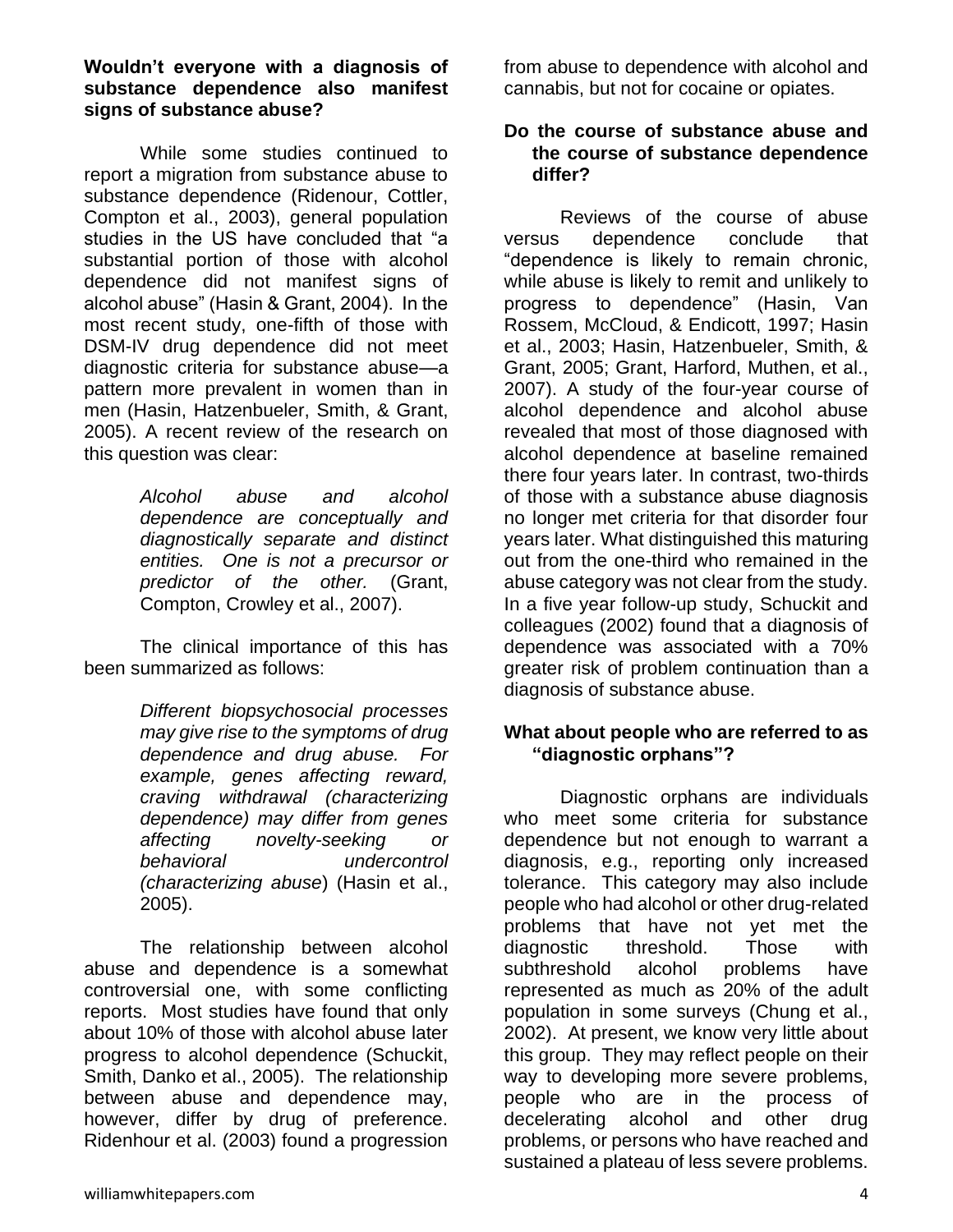In general, diagnostic orphans have less alcohol problems at five-year follow-up than those who meet criteria for alcohol abuse or alcohol dependence.

### **Discussion**

What conclusions can one draw from the existing scientific studies of alcohol abuse and alcohol dependence and how should these findings influence the decisions of those professionals charged by the community for evaluating, punishing, treating, and monitoring DUI offenders? Based on this author's review of this data and his work in addiction treatment for nearly four decades, the following conclusions are offered as points for discussion.

The lack of objective physical diagnostic tests, the reliance on offender self-report, the variability in the competence of evaluators, and overlap in the diagnostic criteria all compromise the ability to make decisions based solely on a differential diagnosis of alcohol abuse or alcohol dependence. This principle bodes caution in the over-reliance on a diagnosis for risk prediction or for service planning. The rapid breakthroughs that are occurring in the neurobiology of addiction promise new tools (e.g., blood tests) to enhance accuracy of diagnosis.

To the extent that the accuracy of diagnoses can be relied upon, those with a diagnosis of alcohol dependence are likely to be at greater risk of DUI recidivism than those with a diagnosis of alcohol abuse. The reason for this increased risk lies in the greater severity and longer course of alcohol dependence. And yet one would be remiss in assuming that alcohol abuse is a transient problem that will dissipate with personal maturation and social consequences in all persons.

Alcohol abuse and alcohol dependence present at very different levels of severity. The higher the problem severity within each diagnosis, the greater the risk for future DUI recidivism. Problem severity can be measured in two ways: the number of the diagnostic criteria that are met and the frequency and intensity of each criteria met. In the latter, for example, an individual could meet only one criteria for alcohol abuse such as *Recurrent substance use in situations in which it is physically hazardous (e.g., driving an automobile or operating a machine when impaired by substance use),* but drive at a high degree of impairment (high BAC) and a a high degree of frequency.

Among the dependent population, the single best predictor of increased risk for future relapse (Chung et al., 2002) and a more severe and prolonged addiction career (Schuckit et al., 2002) is a history of withdrawal symptoms. As it relates to public safety, what evidence of withdrawal predicts is the loss of volitional control over when and under what circumstances one drinks. In the face of acute withdrawal, one's past resolutions not to drink and drive again may mean very little.

Alcohol abuse among young drinkers is less persistent over time than this same diagnosis in an older adult. About one-third of those diagnosed with alcohol abuse will still meet these diagnostic criteria five years later (Saunders, 2006). Two points are implied here. First, there really is evidence of maturing out of alcohol abuse for many individuals. Second, a subset of individuals with alcohol abuse will have a long career of alcohol problems, a portion of which will pose continued threats to public safety via drinking and driving.

The risk for future DUI recidivism involves risk factors that transcend and may be shared across the diagnostic boundaries of alcohol abuse and alcohol dependence. Instruments like the Hard Core Drinking Driver Checklist reflect these common risk factors shared by those who have one or the other diagnosis (White & Gasperin, in press).

Because of its heightened degree of severity and chronicity, those diagnosed with alcohol dependence should receive treatment of greater intensity and duration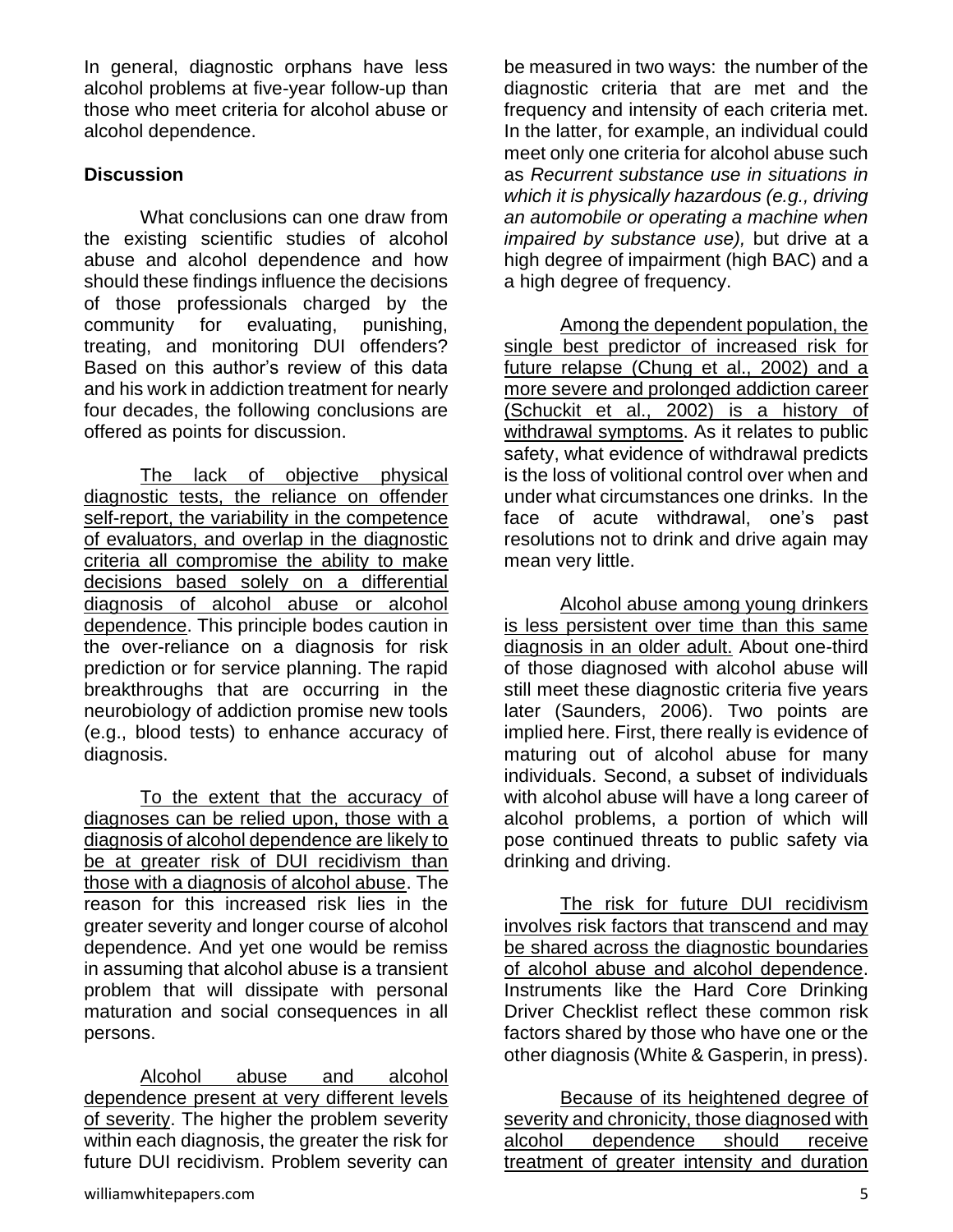than those diagnosed with alcohol abuse (Hoffmann & Hoffmann, 2003). The exception to this rule consists of persons diagnosed with alcohol abuse who present patterns of high severity and problem persistence. These individuals may require sustained treatment and monitoring on par with those diagnosed with alcohol dependence.

DUI offenders with multiple problems constitute a group at higher risk for problem chronicity and future DUI recidivism. A portion of DUI offenders also meet diagnostic criteria for drug abuse and dependence (other than alcohol) (about 4- 10% and 20-30% respectively) (C'de Baca et al., 2004). In a recently published study, 77% of DUI offenders met criteria for alcohol abuse or alcohol dependence, 42% also met lifetime criteria for drug abuse or dependence, and 33% met criteria for a cooccurring mood or anxiety disorder (Palmer, Ball, Rounsaville, & O'Malley, 2007). Early treatment gains are less likely to be sustained for those DUI offenders with cooccurring drug abuse/dependence and psychiatric problems (Palmer et al., 2007).

The ability to resolve alcohol problems by altering the frequency, intensity, and contexts of drinking is dependent on problem severity (Larimer et al., 1998). The abstinence goal for those with alcohol problems grew out of experience treating persons in late stages of alcohol dependence whose moderation attempts had been consistently unsuccessful. Moderated solutions to alcohol problems for those with histories of alcohol dependence are unlikely, and even when achieved, difficult to sustain, as indicated by the fact that many who achieve temporary moderation eventually migrate toward abstinence. In contrast, moderated solutions to alcohol abuse seem to be the most common approach to resolving such problems among community populations,

particularly young drinkers (White & Kurtz, 2006). The question of whether a person can make and keep decisions to reduce the frequency and quantity of alcohol intake and drink in ways that do not pose threats to the safety of themselves and others seems to rely, not on diagnosis, but on problem severity. As severity increases in each of these diagnostic categories, the odds of successful moderation of drinking decline<sup>1</sup> (for a more detailed discussion, see White & Gasperin, 2006). Individuals seeking reinstatement of driving privileges through the Secretary of State bear the burden of proof that their resolution goal (abstinence or moderation) is congruent with the intensity and duration of their drinking history/problems and that this resolution (abstinence or moderation) marks a sustainable pattern of stability rather than a brief, externally posed hiatus in their career of alcohol problems. Factors, particularly in combination, that may reduce the chances of successful moderation and increase the risks of sustained alcohol problems include the following:

- Family history of alcohol and other drug problems,
- Early age of onset of alcohol use,
- Developmental victimization (physical/sexual abuse),
- Presence of a co-occurring psychiatric disorder, and
- An alcohol-saturated social network.

 Effectively treating those with the most severe alcohol problems, particularly severe patterns of alcohol dependence, benefits from new pharmacological treatments and new approaches to posttreatment monitoring. New medications such as naltrexone, nalmefene, and acamprosate have been shown to reduce post-withdrawal cravings for alcohol and reduce the rewarding effects of alcohol if it is consumed (Alcohol Alert, 2000; Volpicelli, 2001). Antidepressants, mood stabilizers, and neuroleptic (anti-psychotic) medications are

<sup>&</sup>lt;sup>1</sup> "Moderation is defined as no more than one drink per day for women and no more than two drinks per day for men. A drink is considered to be 12 oz. regular beer, 5 oz

wine or 1.5 oz 80-proof distilled spirits." Dufour, 1999, p. 13)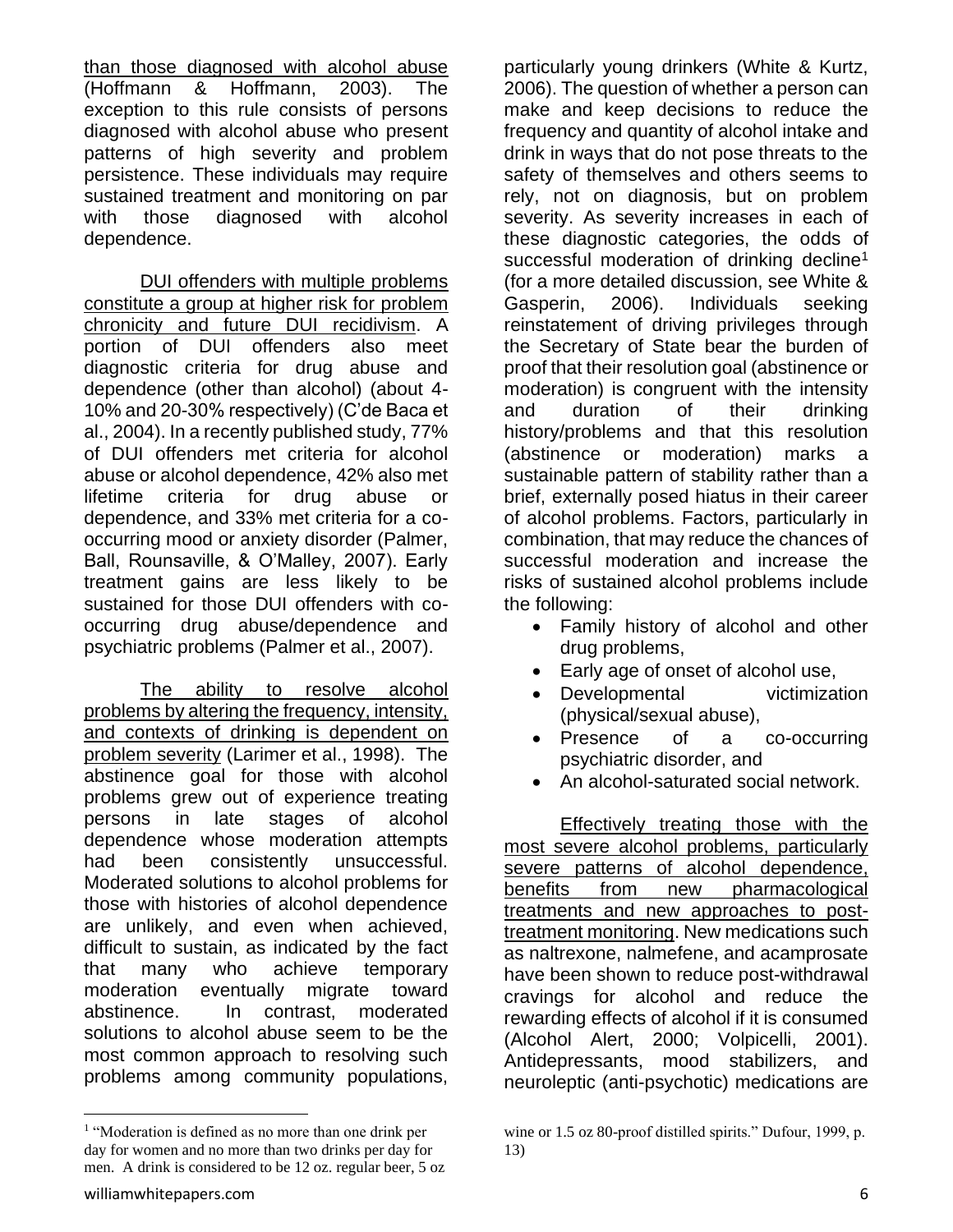being increasingly used in addiction treatment to manage co-occurring psychiatric disorders. New monitoring protocol includes sustained "recovery checkups" that provide regular monitoring, support and, when needed, early reintervention (Dennis, Scott, & Funk, 2003).

Effectively treating those with less severe alcohol and co-occurring problems will also require new treatment technologies. These technologies may involve different goals, different treatment philosophies and techniques, and different support groups. These technologies include brief interventions that have proven effective with those with less severe alcohol problems (Alcohol Alert, 2003).

**About the Author**: William L. White is a Senior Research Consultant at Chestnut Health Systems in Bloomington, IL. He has a Master's Degree in Addiction Studies and more than 35 years of full time work in the addictions field. He is the author of more than 250 articles and monographs as well as 12 books.

## **References & Recommended Reading**

- Agrawal, A., & Lynskey, M. T. (2007). Does gender contribute to heterogeneity in criteria for cannabis abuse and dependence? Results from the national epidemiological survey on alcohol and related conditions. *Drug and Alcohol Dependence, 88*, 300-307.
- *Alcohol Alert: New advances in alcoholism treatment.* (2000). No. 49, October. National Institute on Alcohol Abuse and Alcoholism. Retrieved October 3, 2005 from

#### [http://www.niaaa.nih.gov/publications/aa](http://www.niaaa.nih.gov/publications/aa49.htm) [49.htm.](http://www.niaaa.nih.gov/publications/aa49.htm)

- *Alcohol Alert: Brief interventions for alcohol problems.* (2003). National Institute on Alcohol Abuse and Alcoholism. Retrieved October 3, 2005 from [http://alcoholism.about.com/library/bl](http://alcoholism.about.com/library/blnaa43.htm) [naa43.htm.](http://alcoholism.about.com/library/blnaa43.htm)
- *American Psychiatric Association (1994). Diagnostic and Statistical Manual of*

*Mental Disorders, Fourth Edition*. [http://www.appi.org](http://www.appi.org/)

- C'de Baca, J., Lapham, S. C., Skipper, B. J., & Hunt, W. C. (2004). Psychiatric disorders of convicted DWI offenders: A comparison among Hispanics, American Indians, and non-Hispanic whites. *Journal of Studies on Alcohol, 65*(4), 419- 427.
- Chung, T., Martin, C. S., Armstrong, T. D., & Labouvie, E. W. (2002). Prevalence of DSM-IV alcohol diagnoses and symptoms in adolescent community and clinical samples. *Journal of the American Academy of Child and Adolescent Psychiatry, 41*, 546-554.
- De Bruijn, C., Korzec, A., Koerselman, F., & van Den Brink, W. (2004). Craving and withdrawal as core symptoms of alcohol dependence. *Journal of Nervous and Mental Disease, 192*, 494-502.
- Dennis. M.L., Scott, C.K., & Funk, R. (2003). An experimental evaluation of recovery management checkups (RMC) for people with chronic substance use disorders. *Evaluation and Program Planning, 26*(3), 339-352.
- Dufour, M.C. (1999). What is moderate drinking? *Alcohol Research & Health*, *23*(10), 5-14.
- Edwards, G., & Gross, M. (1976). Alcohol dependence: Provisional description of a clinical syndrome. *British Medical Journal*, *1*, 1058-1061.
- Feingold, A., & Rounsaville, B. (1995). Construct validity of the dependence syndrome as measured by DSM-IV for different psychoactive substances. *Addiction, 90*, 1661-1670.
- Fulkerson, J. A., Harrison, P. A., & Beebe, T. J. (1999). DSM-IV substance abuse and dependence: Are there really two dimensions of substance use disorders in adolescents? *Addiction, 94*, 495-506.
- Graham, A.W., & Schultz, T.K. (1998). *Principles of addiction medicine* (2nd Edition). Chevy Chase, MD: American Society of Addiction Medicine.
- Grant, B. F., Compton, W. M., Crowley, T. J., Hasin, D. S., Helzer, J. E., Li, T.-K., Rounsaville, B. J., Volkow, N. D., & Woody, G. E. (2007). Errors in assessing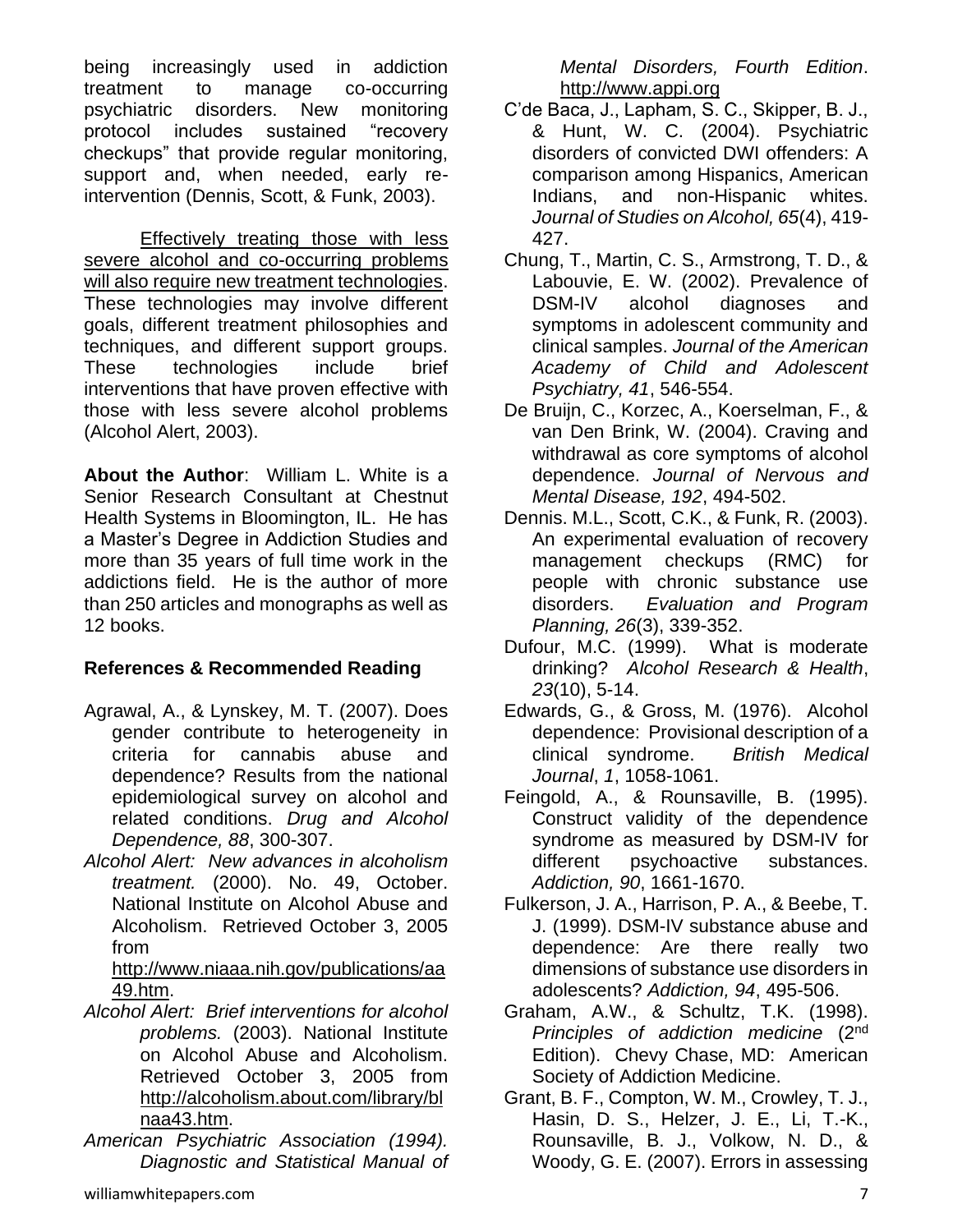DSM-IV substance use disorders. *Archives of General Psychiatry, 64*, 379- 380.

- Grant, B. F., Harford, T. C., Muthen, B. O., Yi, H. Y., Hasin, D. S., & Stinson, F. S. (2007). DSM-IV alcohol dependence and abuse: Further evidence of validity in the general population. *Drug and Alcohol Dependence, 86*, 154-166.
- Harford, T. C., & Muthen, B. C. (2001). The dimensionality of alcohol abuse and dependence: A multivariate analysis of DSM-IV symptom items in the National Longitudinal Survey of Youth. *Journal of Studies on Alcohol, 62*, 150-157.
- Harrison, P. A., Fulkerson, J. A., & Beebe, T. J. (1998). DSM-IV substance use disorder criteria for adolescents: A critical examination based on a statewide school survey. *American Journal of Psychiatry, 155*, 486-492.
- Hasin, D.S., & Grant, B.B. (2004). Cooccurrence of DSM-IV alcohol abuse in DSM-IV alcohol dependence: Results from the National Epidemiologic Survey on Alcohol and Related Conditions on heterogeneity that differs by population subgroups. *Archives of General Psychiatry*, *61*, 807-816.
- Hasin, D. S., Hatzenbuehler, M. L., Keyes, K., & Ogburn, E. (2006). Substance use disorders: Diagnostic and Statistical Manual of Mental Disorders, fourth edition (DSM-IV) and International Classification of Diseases, tenth edition (ICD-10). *Addiction, 101*(Suppl 1), 59-75.
- Hasin, D. S., Hatzenbuehler, M., Smith, S., & Grant, B. F. (2005). Co-occurring DSM-IV drug abuse in DSM-IV drug dependence: Results from the National Epidemiologic Survey on Alcohol and Related Conditions. *Drug and Alcohol Dependence, 80*, 117-123.
- Hasin, D. S., Liu, X., Alderson, D., & Grant, B. F. (2006). DSM-IV alcohol dependence: A categorical or dimensional phenotype? *Psychological Medicine, 36,* 1695-1705.
- Hasin, D. S., Schuckit, M. A., Martin, C. S., Grant, B. F., Bucholz, K. K, & Helzer, J. E. (2003). The validity of DSM-IV alcohol dependence: What do we know and what

do we need to know? *Alcoholism: Clinical and Experimental Research, 27*, 244- 252.

- Hasin, D. S., Van Rossem, R., McCloud, S., & Endicott, J. (1997). Differentiating DSM-IV alcohol dependence and abuse by course: Community heavy drinkers. *Journal of Substance Abuse, 9*, 127-135.
- Hoffmann, N. G., & Hoffmann, T. D. (2003). Construct validity for alcohol dependence as indicated by the SUDDS-IV. *Substance Use and Misuse, 38*, 293- 306.
- Hughes, J. R. (2006). Should criteria for drug dependence differ across drugs? *Addiction, 101*(Suppl 1), 134-141.
- Kahler, C. W., & Strong, D. R. (2006). A Rasch model analysis of DSM-IV alcohol abuse and dependence items in the National Epidemiological Survey on Alcohol and Related Conditions. *Alcoholism: Clinical and Experimental Research, 30*, 1165-1175.
- Kosten, T. A., & Kosten, T. R. (1990). The dependence syndrome concept as applied to alcohol and other substances of abuse. *Recent Developments in Alcoholism, 8*, 47-68.
- Larimer, M., Marlatt, G. A., Baer, J., Quigley, L., Blume, A., & Hawkins, E. (1998). Harm reduction for alcohol problems. In G. A. Marlatt (Ed.), *Harm reduction: Pragmatic strategies for managing highrisk behaviors* (pp. 69-108). New York: Guilford.
- Li, T.-K., Hewitt, B. G., & Grant, B. F. (2007). Is there a future for quantifying drinking in the diagnosis, treatment, and prevention of alcohol use disorders? *Alcohol and Alcoholism, 42*, 57-63.
- O'Brien, C. P., Volkow, N., & Li, T.-K. (2006). What's in a word? Addiction versus dependence in DSM-V. *American Journal of Psychiatry, 163*, 764-765.
- Palmer, R.S., Ball, S.A., Rounsaville, B.J., & O'Malley, S. S. (2007). Concurrent and predictive validity of drug use and psychiatric diagnosis among first-time DWI offenders. *Alcoholism: Clinical and Experimental Research*, 31(4), 619-624.
- Ridenour, T. A., Cottler, L. B., Compton, W. M., Spitznagel, E. L., & Cunningham-